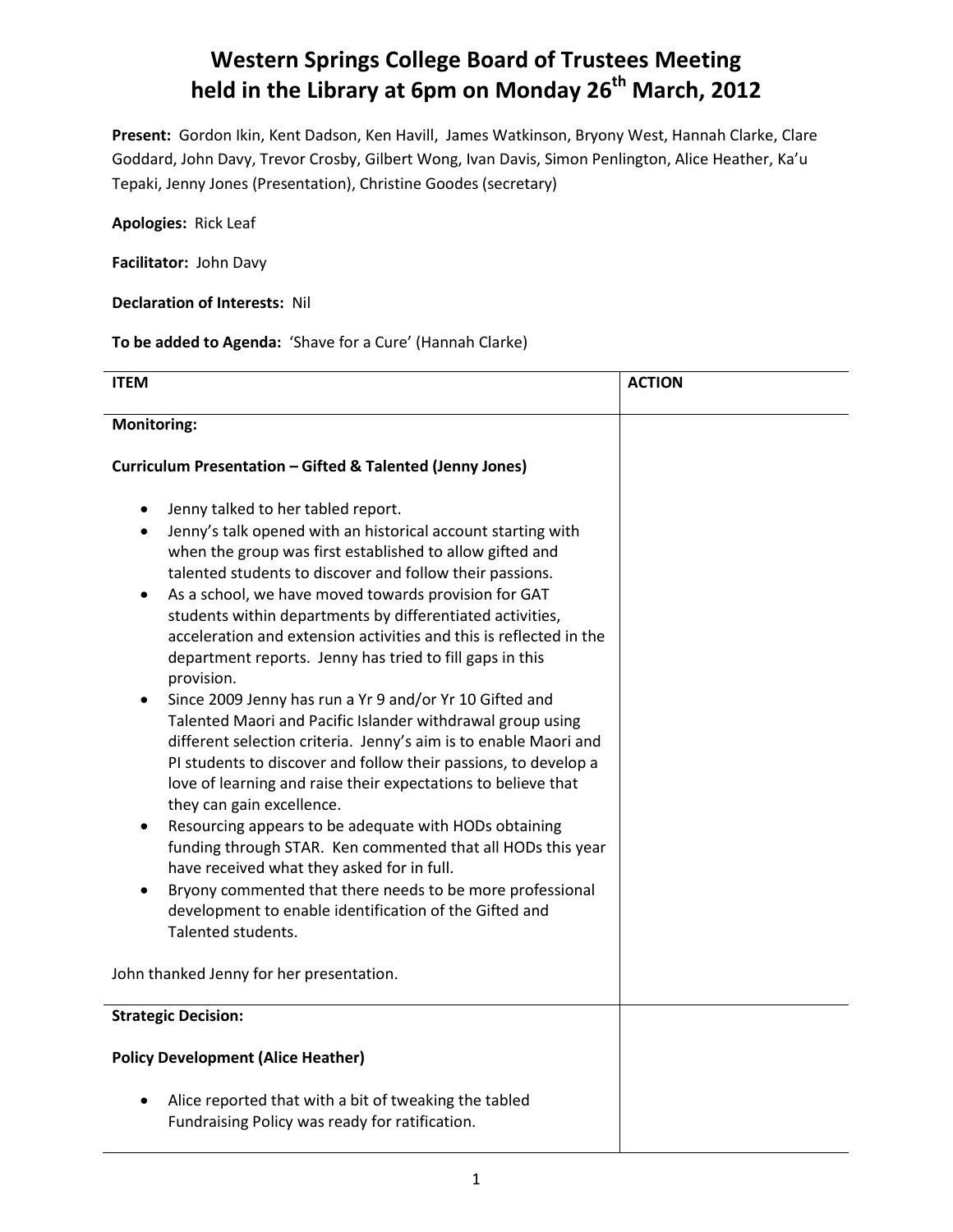| That the draft Fundraising Policy be ratified.                                                                                                                                                                                                                                                                                                                                                                                                                                                                                                                                                                                                                                                                                                                                                                                                                                                                                                                                                                                                                                                                                                                                                                                                                                                                                                                                                                                                                                                                                                                                                                          | Ken to change a few words<br>then to go on website. |
|-------------------------------------------------------------------------------------------------------------------------------------------------------------------------------------------------------------------------------------------------------------------------------------------------------------------------------------------------------------------------------------------------------------------------------------------------------------------------------------------------------------------------------------------------------------------------------------------------------------------------------------------------------------------------------------------------------------------------------------------------------------------------------------------------------------------------------------------------------------------------------------------------------------------------------------------------------------------------------------------------------------------------------------------------------------------------------------------------------------------------------------------------------------------------------------------------------------------------------------------------------------------------------------------------------------------------------------------------------------------------------------------------------------------------------------------------------------------------------------------------------------------------------------------------------------------------------------------------------------------------|-----------------------------------------------------|
| Alice Heather / Clare Goddard<br>carried                                                                                                                                                                                                                                                                                                                                                                                                                                                                                                                                                                                                                                                                                                                                                                                                                                                                                                                                                                                                                                                                                                                                                                                                                                                                                                                                                                                                                                                                                                                                                                                |                                                     |
| <b>Strategic Discussion:</b>                                                                                                                                                                                                                                                                                                                                                                                                                                                                                                                                                                                                                                                                                                                                                                                                                                                                                                                                                                                                                                                                                                                                                                                                                                                                                                                                                                                                                                                                                                                                                                                            |                                                     |
| Board / Rumaki Co-Governance Concept (James Watkinson)                                                                                                                                                                                                                                                                                                                                                                                                                                                                                                                                                                                                                                                                                                                                                                                                                                                                                                                                                                                                                                                                                                                                                                                                                                                                                                                                                                                                                                                                                                                                                                  |                                                     |
| James talked to the board and outlined the historical<br>٠<br>background to this concept.<br>He outlined the original three development possibilities for the<br>$\bullet$<br>Rumaki<br>Stay on site as part of the college<br>Stay on site as a separate kura<br>$\overline{\phantom{a}}$<br>Establish a kura on a separate site<br>$\overline{\phantom{a}}$<br>Meetings with Rumaki leadership, School leadership, Rumaki<br>$\bullet$<br>BOT members, kaiako and whanau suggested a 4 <sup>th</sup> option is<br>preferable which would sit somewhere between 1 & 2.<br>James told the board that a co-governance relationship utilising<br>$\bullet$<br>Newton Central School's model was a good starting point. To<br>this end, Newton Central School is being invited to present at<br>our next board meeting on May $7th$ at 6pm in the Marae. One<br>hour is to be set aside for this.<br>Trevor said Newton Central has had co-governance for 10 years<br>$\bullet$<br>and it was working well. He mentioned an article 'Recipe for<br>Change' published in a recent NZSTA news publication as a<br>worthwhile read.<br>Gordon said he was very excited about the confidence the<br>٠<br>Rumaki has to undertake this concept.<br>Simon also endorsed the concept which aligned itself with the<br>$\bullet$<br>WSC Treaty of Waitangi Policy. He thought great benefit would<br>be brought to the mainstream.<br>That representatives from Newton Central School be invited to the<br>May board meeting to present information about their co-governance<br>model.<br>James Watkinson / Ken Havill<br>carried | <b>James Watkinson to invite</b>                    |
| 7.15 Break                                                                                                                                                                                                                                                                                                                                                                                                                                                                                                                                                                                                                                                                                                                                                                                                                                                                                                                                                                                                                                                                                                                                                                                                                                                                                                                                                                                                                                                                                                                                                                                                              |                                                     |
| <b>Strategic Decision:</b>                                                                                                                                                                                                                                                                                                                                                                                                                                                                                                                                                                                                                                                                                                                                                                                                                                                                                                                                                                                                                                                                                                                                                                                                                                                                                                                                                                                                                                                                                                                                                                                              |                                                     |
| <b>Finance (Clare Goddard)</b>                                                                                                                                                                                                                                                                                                                                                                                                                                                                                                                                                                                                                                                                                                                                                                                                                                                                                                                                                                                                                                                                                                                                                                                                                                                                                                                                                                                                                                                                                                                                                                                          |                                                     |
| Clare talked to her tabled Finance Report.<br>٠<br>WSC has received the 2011 accounts from Ed Tech. We have<br>$\bullet$<br>also received the 2011 accounts for ASSC. Their accounts<br>showed a draft deficit and Ken is to talk to the manager of ASSC<br>with regard to this.<br>Gordon acknowledged Trevor, Clare and Ken's work on the<br>٠                                                                                                                                                                                                                                                                                                                                                                                                                                                                                                                                                                                                                                                                                                                                                                                                                                                                                                                                                                                                                                                                                                                                                                                                                                                                        | <b>Ken to contact ASSC</b>                          |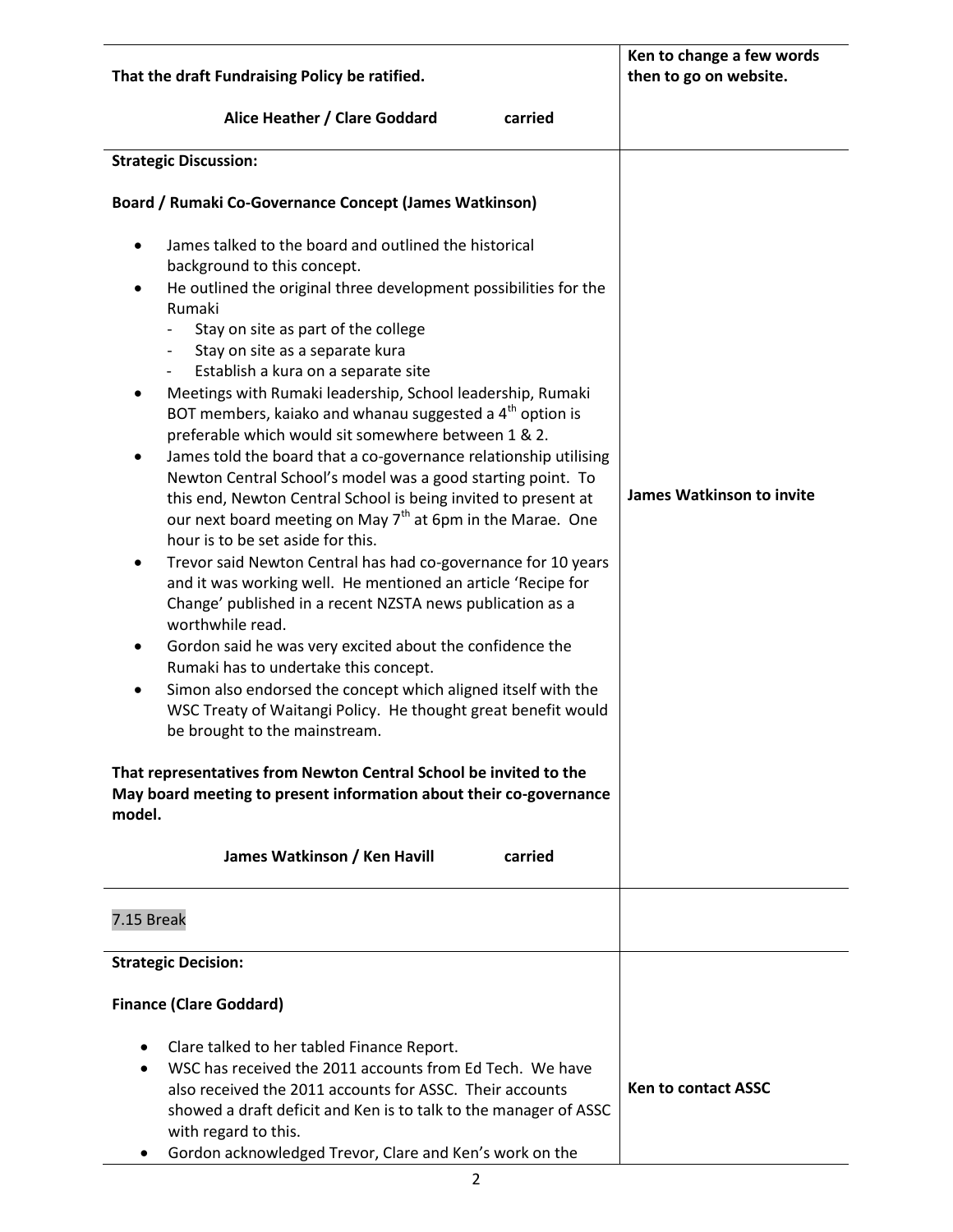| budget.                                                                    |  |
|----------------------------------------------------------------------------|--|
| The 2012 budget is based on 1286 students.                                 |  |
| International student numbers for this year have been assessed             |  |
| conservatively.                                                            |  |
| Ken acknowledged Joanne Qiao's commitment to the                           |  |
| International Department. Joanne is presently in South                     |  |
| America on a 3 week tour visiting agents.                                  |  |
| Clare finished by saying it is a conservative business as usual<br>budget. |  |
|                                                                            |  |
| That the draft budget for 2012 be ratified.                                |  |
|                                                                            |  |
| Clare Goddard / Ken Havill<br>carried                                      |  |
| <b>Strategic Decision:</b>                                                 |  |
| <b>Enrolment for 2012 (Trevor Crosby)</b>                                  |  |
|                                                                            |  |
| Trevor explained that this resolution was needed each year to              |  |
| re-enforce our enrolment policy.                                           |  |
|                                                                            |  |
| That there will be no out of zone enrolments for 2013 with the             |  |
| exception of the Rumaki special programme.                                 |  |
|                                                                            |  |
| Trevor Crosby/ Gordon Ikin                                                 |  |
|                                                                            |  |
| <b>Abstention Bryony West</b><br>carried                                   |  |
| <b>Monitoring:</b>                                                         |  |
|                                                                            |  |
| <b>Property Development Update (Gordon Ikin)</b>                           |  |
| Gordon spoke to the tabled minutes. It has been a busy 6<br>weeks.         |  |
| Gordon went through the bullet points in the Property                      |  |
| Committee Minutes pausing on the rebuild.                                  |  |
| James commented on the breakthrough in consultation<br>٠                   |  |
| between the school and the ministry. We are now on an equal                |  |
| level. He acknowledged Gordon's input into this.                           |  |
| Gordon said that the ministry now understood that the WSC                  |  |
| Board is going to be involved.                                             |  |
| That the Board Property Committee Minutes be accepted.                     |  |
|                                                                            |  |
| Gordon Ikin / Ken Havill<br>carried                                        |  |
| <b>Discipline (Ken Havill)</b>                                             |  |
| One female student – suspension extended and placed at ASSC.               |  |
| One Rumaki male student - suspension extended and placed                   |  |
| with a provider in Henderson.                                              |  |
|                                                                            |  |
|                                                                            |  |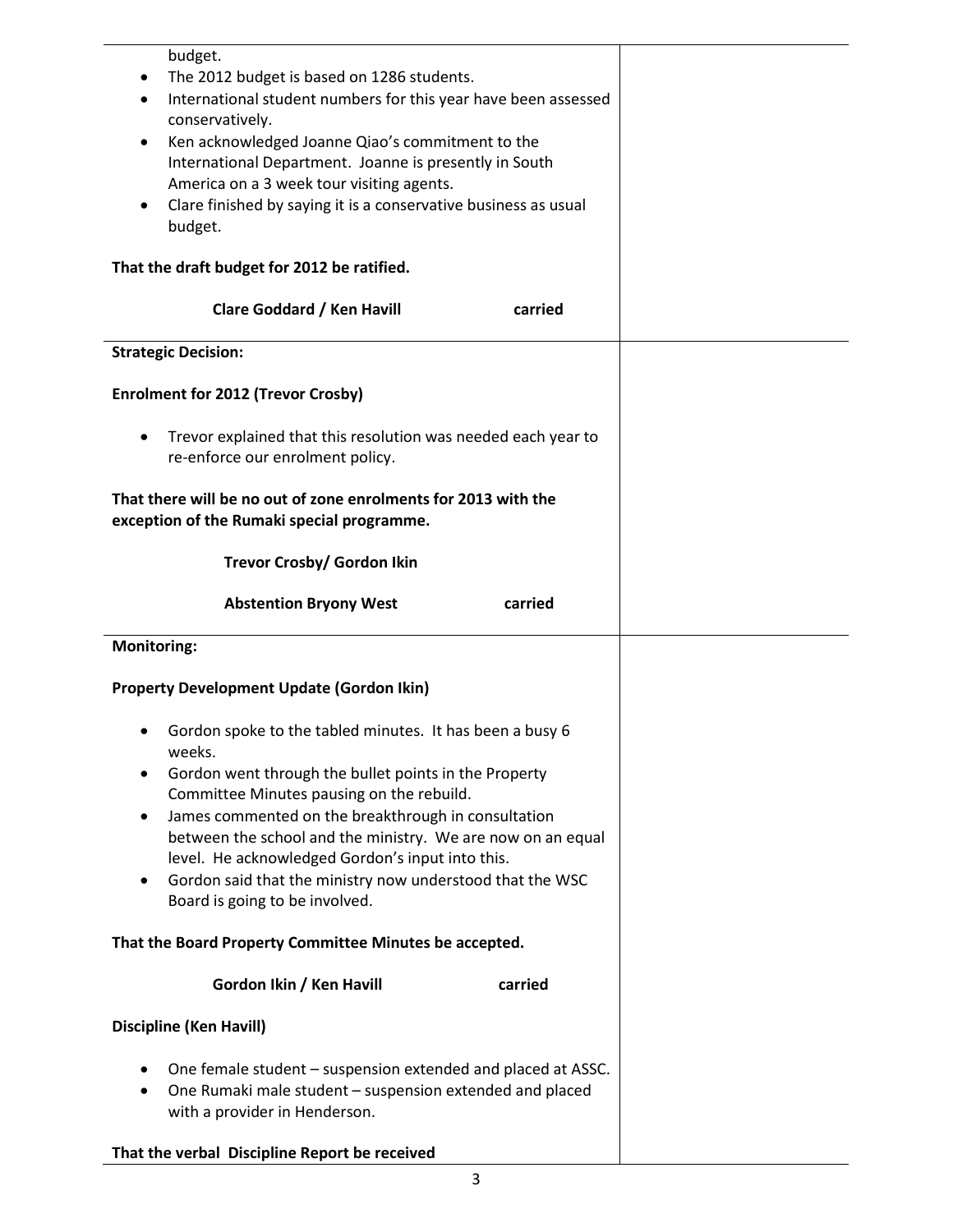| Ken Havill / Trevor Crosby<br>carried                                                                                                                                                                                                                                                                                                                                                  |                                          |
|----------------------------------------------------------------------------------------------------------------------------------------------------------------------------------------------------------------------------------------------------------------------------------------------------------------------------------------------------------------------------------------|------------------------------------------|
| Ken commented that the special BOT meeting on Discipline<br>went well. He thought there was a great sense of cohesion.                                                                                                                                                                                                                                                                 |                                          |
| Additional Agenda Item (Hannah Clarke)                                                                                                                                                                                                                                                                                                                                                 |                                          |
| Hannah talked to an event taking place at the school the next<br>٠<br>day.<br>This event is 'Shave for a Cure'.<br>Mark Sainsbury from TVNZ One and other celebrities were<br>٠<br>helping out with the shaving of heads to raise money for<br>Leukemia & Blood Cancer NZ. Harbour News will also be<br>present.<br>Gold coin donation.<br>Hannah extended an invitation to the board. |                                          |
| <b>Identifying Agenda Items for Next Meeting</b>                                                                                                                                                                                                                                                                                                                                       |                                          |
| Newton Central School presentation (notes to be sent out<br>٠<br>prior)                                                                                                                                                                                                                                                                                                                | <b>James Watkinson to arrange</b>        |
| <b>Administration</b>                                                                                                                                                                                                                                                                                                                                                                  |                                          |
| <b>Confirmation of Minutes</b>                                                                                                                                                                                                                                                                                                                                                         |                                          |
| John asked for the minutes of the previous minutes to be accepted.                                                                                                                                                                                                                                                                                                                     |                                          |
| John Davy / Gilbert Wong<br>carried                                                                                                                                                                                                                                                                                                                                                    |                                          |
| Correspondence                                                                                                                                                                                                                                                                                                                                                                         |                                          |
| John Davy asked for the correspondence to be accepted.                                                                                                                                                                                                                                                                                                                                 |                                          |
| John Davy / Kent Dadson<br>carried                                                                                                                                                                                                                                                                                                                                                     |                                          |
| John asked for all written reports to be taken as read.                                                                                                                                                                                                                                                                                                                                |                                          |
| John Davy / Alice Heather<br>carried                                                                                                                                                                                                                                                                                                                                                   |                                          |
| Wrap-up                                                                                                                                                                                                                                                                                                                                                                                |                                          |
| Gordon said that the NCEA results were excellent and congratulations<br>should go to the staff.                                                                                                                                                                                                                                                                                        |                                          |
| The WSC staff be congratulated and their work acknowledged on<br>achieving excellent 2011 NCEA results.                                                                                                                                                                                                                                                                                | Ken to acknowledge on<br>behalf of board |
| Gordon Ikin / Hannah Clarke<br>carried                                                                                                                                                                                                                                                                                                                                                 |                                          |
| Next meeting to be held $7th$ May in the Marae.                                                                                                                                                                                                                                                                                                                                        |                                          |